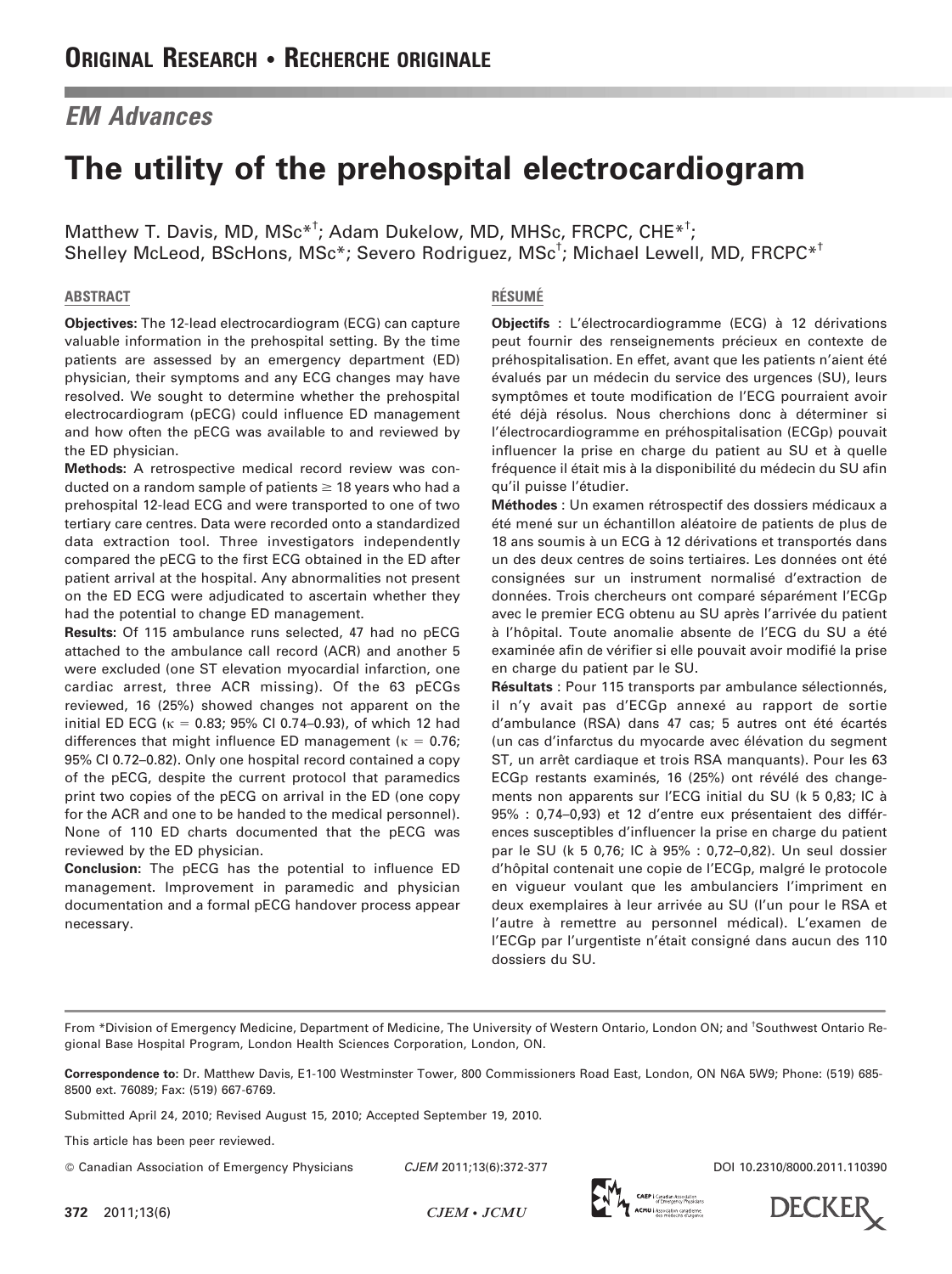Conclusion : L'ECGp peut influencer la prise en charge d'un patient par le SU. L'amélioration de la documentation par les ambulanciers et les médecins et un processus officiel de transmission de l'ECGp semblent s'imposer.

Keywords: acute coronary syndrome, electrocardiogram, emergency medical services, prehospital

The development of portable 12-lead electrocardiogram (ECG) machines in the 1980s allowed the widespread practice of obtaining prehospital electrocardiograms (pECGs) by numerous emergency medical services (EMS). The American Heart Association made the implementation of a pECG program a class I recommendation in 2000.<sup>1</sup> The 2004 and 2009 American Heart Association/American College of Cardiology guidelines for the management of patients with ST elevation myocardial infarction (STEMI) recommend that a pECG be obtained in patients suspected of having acute coronary syndrome (ACS; class IIa).<sup>2</sup> Additionally, the National Association of EMS Physicians and others have made similar recommendations.3–6 Based on data from 2009, 47% of paramedics in Canada are trained to obtain a pECG.<sup>7</sup>

Studies have shown that EMS providers can acquire diagnostic quality pECGs without delaying hospital transport appreciably.8–12 Research has also demonstrated the benefits of pECGs for decreasing door-todrug time and door-to-balloon time in patients with STEMI.8,13–15 However, very few studies have examined the utility of the pECG in the emergency department (ED) management of patients not experiencing a STEMI. Valuable diagnostic information can be captured by the pECG before any prehospital interventions occur.12,16 By the time patients are evaluated by an ED physician, their symptoms and any ECG changes may have resolved. The primary objective of this study was to identify clinically significant abnormalities present on the pECG that were not apparent on the initial ED ECG that could influence ED management. The secondary objective was to determine how often pECGs were available to and reviewed by the ED physician.

# METHODS

A retrospective medical record review was conducted for a random sample of 115 patients who had a 12-lead pECG and were transported to one of two academic tertiary care EDs (combined annual volume 150,000) in London, Ontario. A list of all pECGs performed by paramedics between November 1, 2008, and October

31, 2009, was generated from the Southwest Ontario Regional Base Hospital Program Inofas Integrated Systems database, which contains information collected from the ambulance call record (ACR). A computer-based random number generator was used to select the 115 patients. Patients with an out-of hospital STEMI or in cardiac arrest on EMS arrival were excluded. EMS in London are provided by Thames EMS, a privately contracted service that has approximately 40,000 patient contacts per year in Middlesex County. The study protocol was approved by the Health Sciences Research Ethics Board at The University of Western Ontario.

Both primary care and advanced care paramedics are trained to acquire and interpret 12-lead pECGs during an Ontario Base Hospital Medical Advisory Committee 12-lead ECG training course created by the Education Subcommittee and endorsed by the provincial Medical Advisory Committee.

Paramedics acquired 12-lead pECGs using a batterypowered Zoll M Series 12-lead ECG (Zoll, Chelmsford, MA) with an industry standard GE Marquette 12SL Interpretive ECG algorithm. All Thames EMS ambulances were equipped with the Zoll devices. By protocol, paramedics can obtain 12 lead ECGs in alert patients  $\geq$  40 kg who were experiencing chest pain, their usual angina, or other symptoms consistent with cardiac ischemia and in patients with a difficult to interpret rhythm on threeor five-lead ECG monitoring.

At the time of the study, there was no formal pECG handover policy at either ED. Paramedics were required to print two copies of the pECG at the time of hospital arrival: one copy for the ACR and one to be handed to the nurse during transfer of care.

Prior to any data abstraction, all study variables were defined by the research team and a standardized data collection tool was developed. Time to initial ED ECG was defined as the time interval between ED registration and the first ECG obtained at the hospital. Prehospital treatment was defined as any medication (including oxygen) that was administered by paramedics prior to patient care handover in the ED.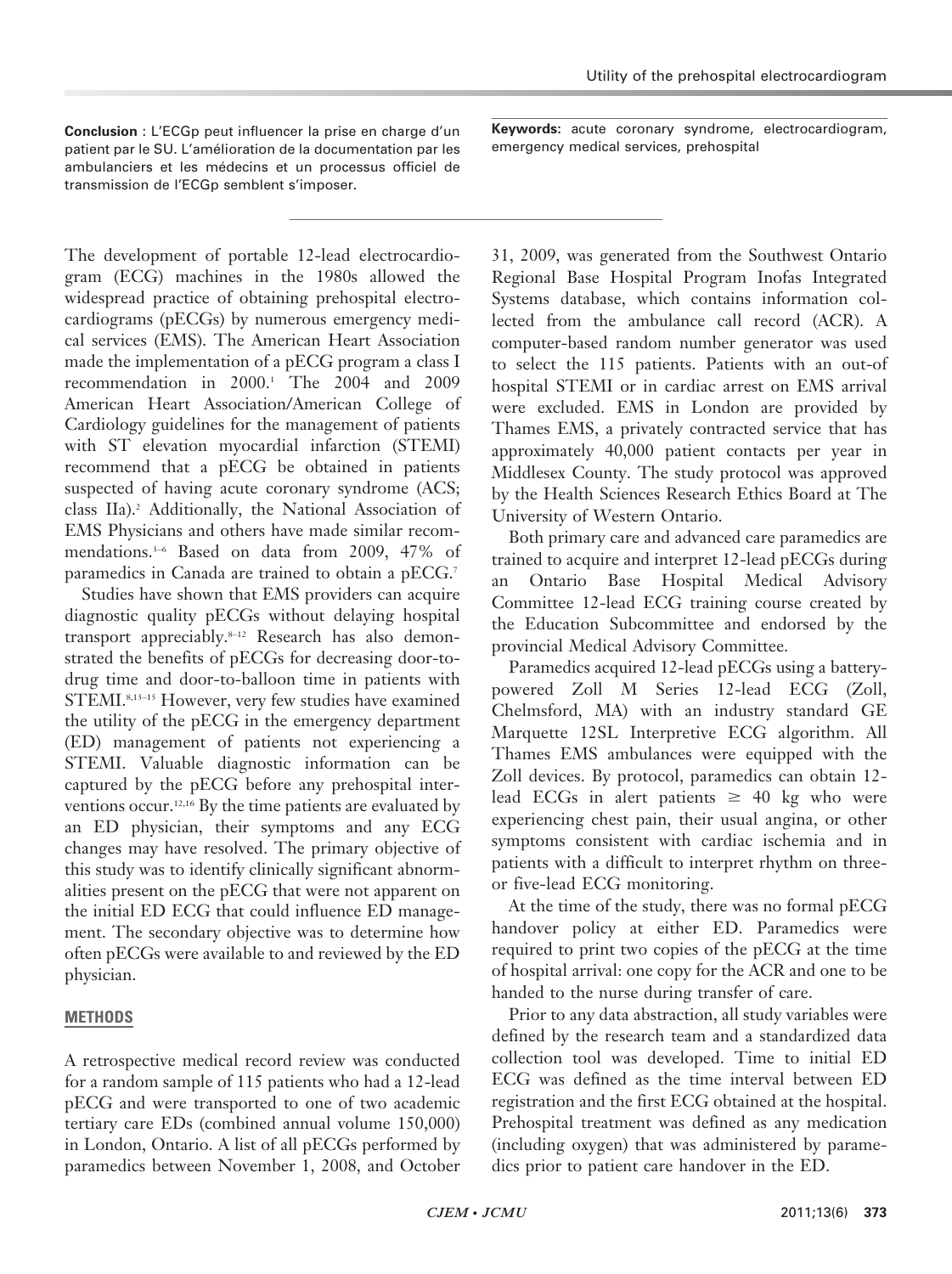The pECGs were photocopied from the patient's hospital record, including the ACR and the nursing record. The initial ED ECG was printed from the MUSE Cardiology Information System. The pECGs were independently reviewed by two Fellow of the Royal College of Physicians–certified emergency physicians and one senior emergency medicine resident who were blinded to the clinical history and outcome of the patient. pECGs were compared to the first ED ECG to determine if there were any ischemic changes (regional ST depression  $\geq 1$  mm, regional T-wave inversion  $\geq$  3 mm, or left bundle branch block) or clinically significant arrhythmias (those requiring treatment or investigations) not present on the initial ED ECG. If an abnormality was identified only on the pECG, reviewers then determined if it had the potential to change ED management (investigations, treatment, inpatient referral). Discrepancies were resolved by consensus. Reviewers also determined if the pECG was of poor quality (wandering baseline, missing leads, poor print quality and/or artifact).

Data were entered directly into a study-specific Microsoft Excel database (Microsoft Corporation, Redmond, WA). Reviewer interrater reliability was calculated using Cohen's kappa (k) statistics. Descriptive statistics were summarized using means and standard deviations. Statistical analysis was conducted using Stata 11.0 (StataCorp LP, College Station, TX).

#### RESULTS

From November 1, 2008, to October 31, 2009, 2,203 pECGs were performed by paramedics. Of the 115 randomly selected patients, 5 were excluded (one cardiac arrest, one STEMI, three ACRs missing), leaving 110 patients included in the analysis. The mean (SD) age of included patients was 67.7 (17.0) years, and 52% were female. The median (interquartile range) time to the initial ED ECG was 15 (9, 23) minutes, and 33 patients (30%) had an ED ECG obtained within 10 minutes of ED registration (Table 1).

Figure 1 illustrates a flow diagram of all included subjects and the potential influence that the pECG would have on the management of the patient in the ED. We found that 47 of 110 (43%) patients' charts did not have the pECG included on the ACR. Only 1 of 110 ED nursing records (1%) included the pECG. None of the 110 ED physician notes explicitly documented that the pECG had been reviewed by

| Table 1. Time from emergency department registration to<br>initial electrocardiogram, by Canadian Triage and Acuity<br>Scale |              |                              |     |  |  |  |
|------------------------------------------------------------------------------------------------------------------------------|--------------|------------------------------|-----|--|--|--|
| CTAS                                                                                                                         | Median (min) | Interguartile<br>range (min) | n   |  |  |  |
|                                                                                                                              | 10           |                              |     |  |  |  |
| 2                                                                                                                            | 13           | $8 - 21$                     | 80  |  |  |  |
| 3                                                                                                                            | 17           | $14 - 43$                    | 29  |  |  |  |
| AII CTAS<br>scores                                                                                                           | 15           | $9 - 23$                     | 110 |  |  |  |

 $CTAS =$  Canadian Triage and Acuity Scale

the physician. Seventeen (15.5%) pECGs were deemed by the reviewers to be of poor quality  $(\kappa = 1)$  owing to wandering baseline ( $n = 7$ ), artifact ( $n = 6$ ), or faint printing/poor ink quality  $(n = 4)$ .

Of the 63 pECGs reviewed, 16 (25%) showed changes not present on the initial ED ECG  $(\kappa =$ 0.83; 95% CI 0.74–0.93). Of those, 12 had differences that might influence ED management ( $\kappa = 0.76$ ; 95% CI 0.72–0.82). All of the differences were ischemic changes that were not present on the initial ED ECG (Table 2). Of these 12 patients, all 12 had received



Figure 1. Flow diagram of study subjects.  $ACR =$  ambulance call record;  $ED =$  emergency department; pECG = prehospital 12-lead electrocardiogram; STEMI =  $ST$  elevation myocardial infarction.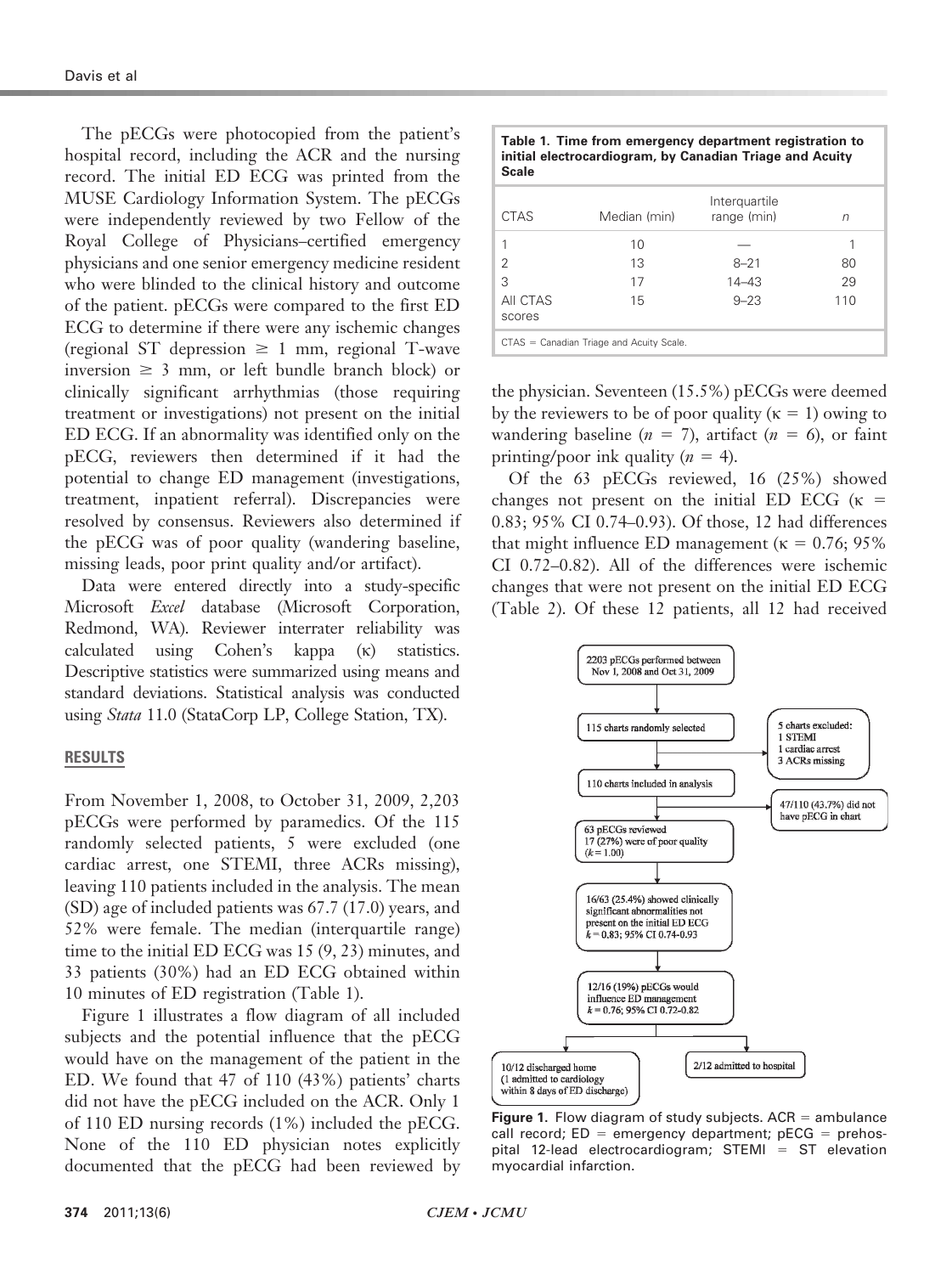| Table 2. Events and outcomes of the 12 pECGs discordant with the ED ECG |                          |                                      |                                                                                                                                                                                                                                                                                              |                                             |                                       |  |  |
|-------------------------------------------------------------------------|--------------------------|--------------------------------------|----------------------------------------------------------------------------------------------------------------------------------------------------------------------------------------------------------------------------------------------------------------------------------------------|---------------------------------------------|---------------------------------------|--|--|
| Patient age<br>(yr)/gender                                              | Reason for<br>ED visit   | Abnormality not<br>present on ED ECG | ED disposition                                                                                                                                                                                                                                                                               | Discharge<br>diagnosis                      | Follow-up<br>instructions             |  |  |
| 84/M*                                                                   | Chest pain               | ST depression                        | Discharged home by ED<br>physician                                                                                                                                                                                                                                                           | Angina                                      | Follow-up with GP and<br>cardiologist |  |  |
| 61/M                                                                    | Unwell                   | ST depression                        | Admitted to Medicine with<br>urosepsis and acute coronary<br>syndrome, Cardiology<br>consultation                                                                                                                                                                                            | Urosepsis and<br>acute coronary<br>syndrome |                                       |  |  |
| 50/M                                                                    | Chest pain               | ST depression                        | Discharged home by ED<br>physician                                                                                                                                                                                                                                                           | Chest pain NYD                              | Follow-up with GP in 1-<br>2 days     |  |  |
| 65/F                                                                    | Exertional<br>chest pain | ST depression                        | Discharged home by ED<br>physician                                                                                                                                                                                                                                                           | Pneumonia                                   | Follow-up with GP in 1<br>week        |  |  |
| 57/M                                                                    | Chest pain               | Inverted T wave                      | Discharged home by ED<br>physician                                                                                                                                                                                                                                                           | Chest pain NYD                              | Follow-up with GP                     |  |  |
| 63/F                                                                    | Chest pain               | ST depression                        | Discharged home by ED<br>physician                                                                                                                                                                                                                                                           | Chest pain NYD                              | Follow-up with GP                     |  |  |
| 60/F                                                                    | Chest pain               | Inverted T wave                      | Discharged home by ED<br>physician                                                                                                                                                                                                                                                           | Chest pain NYD                              | Follow-up with<br>Cardiology arranged |  |  |
| 78/M                                                                    | Chest pain               | ST depression                        | Inpatient referral to Cardiology<br>Discharged home by<br>Cardiology                                                                                                                                                                                                                         | Atrial fibrillation                         | Follow-up with internist              |  |  |
| $74/M^{\dagger}$                                                        | Chest pain               | ST depression                        | Admitted to Cardiology with<br><b>STEMI</b>                                                                                                                                                                                                                                                  | <b>STEMI</b>                                |                                       |  |  |
| 84/F                                                                    | Short of breath          | ST depression                        | Discharged home by<br>consulting service                                                                                                                                                                                                                                                     | Pneumonia                                   | None documented                       |  |  |
| 58/M                                                                    | Short of breath          | ST depression                        | Discharged home by ED<br>physician                                                                                                                                                                                                                                                           | None<br>documented                          | None documented                       |  |  |
| 67/F                                                                    | Chest pain/tightness     | ST depression                        | Discharged home by ED<br>physician                                                                                                                                                                                                                                                           | Chest pain NYD                              | Follow-up with GP                     |  |  |
| infarction.                                                             |                          |                                      | ECG = electrocardiogram; ED = emergency department; GP = general practitioner; NYD = not yet diagnosed; pECG = prehospital electrocardiogram; STEMI = ST elevation myocardial<br>*Beturned to ED 8 days following ED discharge with chest pain and was admitted to Cardiology with non-STEML |                                             |                                       |  |  |

\*Returned to ED 8 days following ED discharge with chest pain and was admitted to Cardiology with non-STEMI.

<sup>t</sup>pECG with ST depression, normalized on initial ED ECG. Subsequent ED ECG (approximately 2 hours later) showed STEMI. Patient was taken for percutaneous coronary intervention, which showed occlusion of left anterior descending coronary artery.

100% oxygen in the prehospital setting, 10 acetylsalicylic acid (ASA), 4 nitroglycerin spray, and 2 salbutamol prior to arrival in the ED. Of the 12 patients, 10 were discharged home by the ED physician, 1 of whom was subsequently admitted to the cardiology service within 8 days of ED discharge.

# DISCUSSION

The pECG is an important tool in the management of patients suspected of having ACS. It allows for the identification of STEMI, ischemic changes, or arrhythmias that may not be present on the ED ECG and for the triaging of chest pain patients who arrive by ambulance.12,16 We found that nearly one in four pECGs has the potential to influence the ED management of patients, mostly by identifying ischemic changes not seen on the initial ED ECG. Turnipseed and colleagues found that 17% of pECGs demonstrated

non-STEMI injury patterns (ST depression, T-wave inversion, or left branch bundle block).12 However, the authors did not address whether these changes were present on the initial ED ECG or if the pECG had any influence on the management decision of the ED physicians.

The importance of diagnosing ACS in the prehospital setting before any interventions take place is apparent. Paramedics in our county administer oxygen, ASA, and nitroglycerin spray to selected chest pain patients. These prehospital interventions may reverse the symptoms and ECG signs of ischemia prior to arrival in the ED, yet emergency physicians may place undue emphasis on the ED ECG alone. Emergency physicians discharged 10 of 12 patients who had ischemic changes seen only on their pECG. All 12 had received interventions prior to ED arrival. There was no documentation in these cases, or indeed any of the charts reviewed, indicating that the pECG had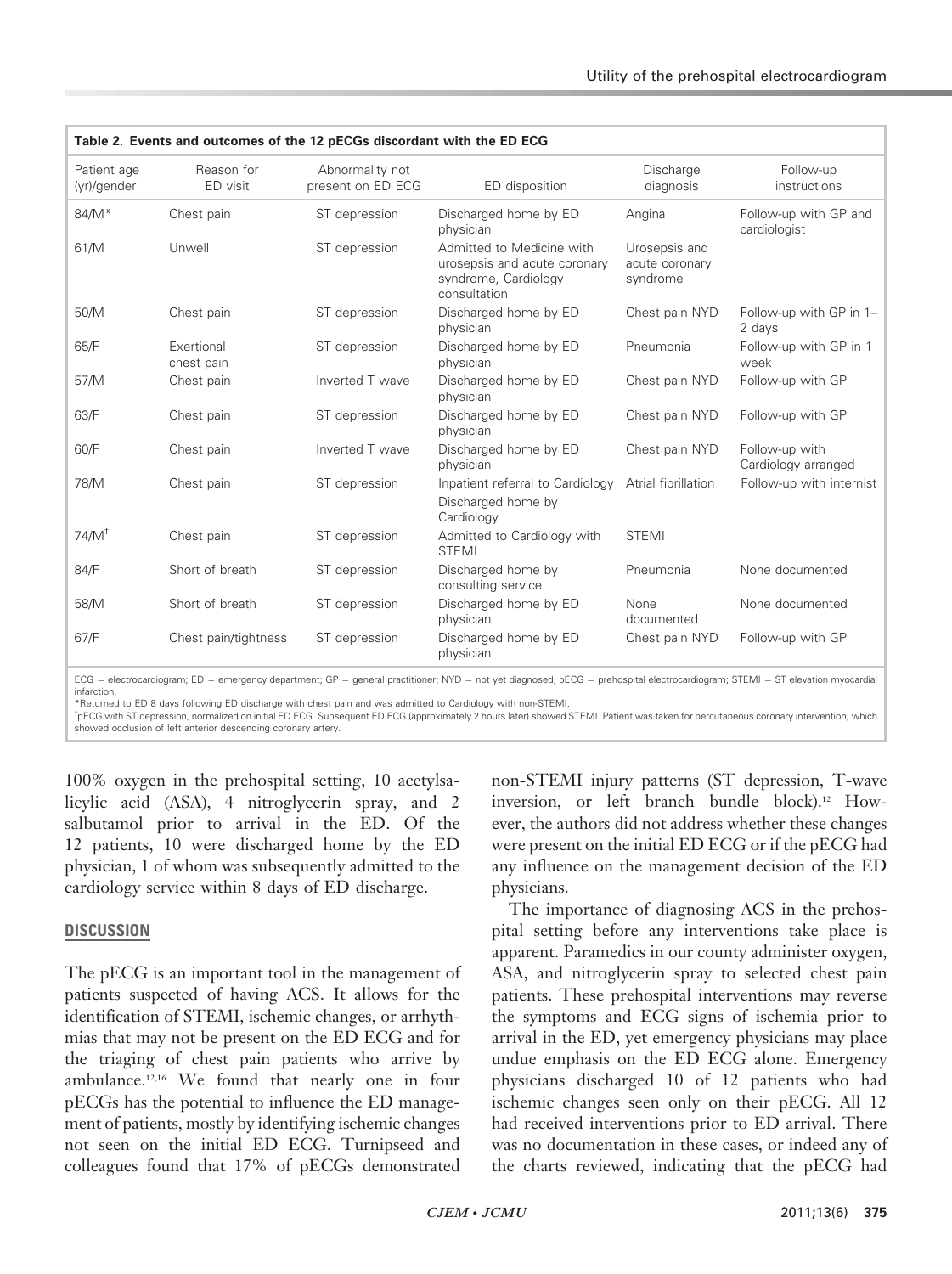been reviewed by the ED physician. Cudnik and colleagues reported that having a pECG was not associated with an increase in the ED use of ASA,  $\beta$ blocker, or heparin, nor was it associated with the ED length of stay.<sup>17</sup>

Our study highlights the need for a formal pECG handover system in our ED. During the study period, paramedics were required to print two copies of the pECG on arrival at the hospital. In nearly half of the ACRs reviewed, the pECG was missing. Only 1 of the 110 charts reviewed included a pECG attached to the patient's ED nursing record. Interestingly, there was not a single incidence of ED physicians documenting that the pECG was reviewed in any of the 110 reviewed charts. Omitting the review and interpretation of the pECG represents a serious information gap with degradation of clinical information at the transfer of care from prehospital to hospital personnel. To our knowledge, there are no studies that compare pECG handover systems.

Guidelines recommend that all patients experiencing chest pain have an ECG performed within 10 minutes of arrival in the ED.2 Only one-third of our patients met this threshold, comparable to the CRUSADE Initiative.13 The pECG, being available on arrival, has the potential to shorten delays in treatment when used as a diagnostic tool.

The pECGs did not capture any arrhythmias that were not present on the ED ECG. Furthermore, onequarter of the analyzed pECGs were of poor quality, which is much higher than previously reported.<sup>12,18</sup>

This study was conducted within a single EMS system and at two academic tertiary care EDs, and the results may not be generalizable. The retrospective nature of this study limited our ability to measure the importance of the pECG for patient care. Despite this limitation, the interobserver agreement was very good that the pECG in isolation had the potential to influence the ED management.

The pECG was missing from nearly half of the charts reviewed, which may have biased our sample. Had the pECG altered ED management, however, one might expect that such cases would be more likely to have retained a copy for the medical record or made a note of this influence in the medical record. We were unable to capture how many pECGs were actually reviewed by the ED physician. However, we chose the conservative assumption that if there was no documentation of the pECG

interpretation in the ED chart, the pECG had not been reviewed.

# **CONCLUSION**

The pECG is a valuable tool that can potentially influence the ED management of patients with ACS. Emergency physicians should make use of the pECG when it is available. We found the quality, documentation, and archiving of the pECG in the medical record to be poor. A formal pECG handover system appears necessary to ensure that the pECG is available to the ED physician and becomes a permanent record in the patient's hospital chart.

Competing interests: None declared.

# REFERENCES

- 1. Guidelines 2000 for Cardiopulmonary Resuscitation and Emergency Cardiovascular Care. Part 7: the era of reperfusion: section 1: acute coronary syndromes (acute myocardial infarction). The American Heart Association in collaboration with the International Liaison Committee on Resuscitation. Circulation 2000;102(8 Suppl):I136-9.
- 2. Antman EM, Anbe DT, Armstrong PW, et al. ACC/AHA guidelines for the management of patients with ST elevation myocardial infarction – executive summary: a report of the American College of Cardiology/American Heart Association [Task Force on Practice G](http://dx.doi.org/10.1161%2F01.CIR.0000134791.68010.FA)uidelines (Writing Committee to Revise the 1999 Guidelines for the Management of Patients With Acute Myocardial Infarction). Circulation 2004;110:588-636, doi: 10.1161/ 01.CIR.[0000134791.68010.FA.](http://dx.doi.org/10.1080%2F10903120290938599)
- 3. Crocco TJ, Sayre MR, Aufderheide TP. Prehospital triage of chest pain patients. Prehosp Emerg Care 2002;6:224-8, doi: 10.1080/10903120290938599.
- 4. Jacobs AK, A[ntman](http://dx.doi.org/10.1161%2FCIRCULATIONAHA.107.184043) [EM,](http://dx.doi.org/10.1161%2FCIRCULATIONAHA.107.184043) [Faxon](http://dx.doi.org/10.1161%2FCIRCULATIONAHA.107.184043) [DP,](http://dx.doi.org/10.1161%2FCIRCULATIONAHA.107.184043) [et](http://dx.doi.org/10.1161%2FCIRCULATIONAHA.107.184043) [al.](http://dx.doi.org/10.1161%2FCIRCULATIONAHA.107.184043) [Development](http://dx.doi.org/10.1161%2FCIRCULATIONAHA.107.184043) [o](http://dx.doi.org/10.1161%2FCIRCULATIONAHA.107.184043)f systems of care for ST-elevation myocardial infarction patients: executive summary. Circulation 2007;116:217-30, doi: 10.1161/CIRCULATIONAHA.107.184043.
- 5. Dracup K, Alonzo AA, Atkins JM, et al. The physician's role in minimizing prehospital delay in patients at high risk for acute myocardial infarction: recommendations from the National Heart Attack Alert Program: Working Group on Educational Strategies to Prevent Prehospital Delay in Patients at High Risk for Acute Myocardial Infarction. Ann Intern Med 1997;126:645-51.
- 6. Emergency department: rapid identification and treatment of patients with acute [myocardial](http://dx.doi.org/10.1016%2FS0196-0644%2894%2970045-1) [infarction:](http://dx.doi.org/10.1016%2FS0196-0644%2894%2970045-1) [National](http://dx.doi.org/10.1016%2FS0196-0644%2894%2970045-1) [H](http://dx.doi.org/10.1016%2FS0196-0644%2894%2970045-1)eart Attack Alert Program Coordinating Committee, 60 minutes to Treatment Working Group. Ann Emerg Med 1994;23: 311-29, doi: 10.1016/S0196-0644(94)70045-1.
- 7. Schull MJ, Vaillancourt S, Donovan L, et al. Underuse of prehospital strategies to reduce time to reperfusion for STelevation myocardial infarction patients in 5 Canadian provinces. CJEM 2009;11:473-80.